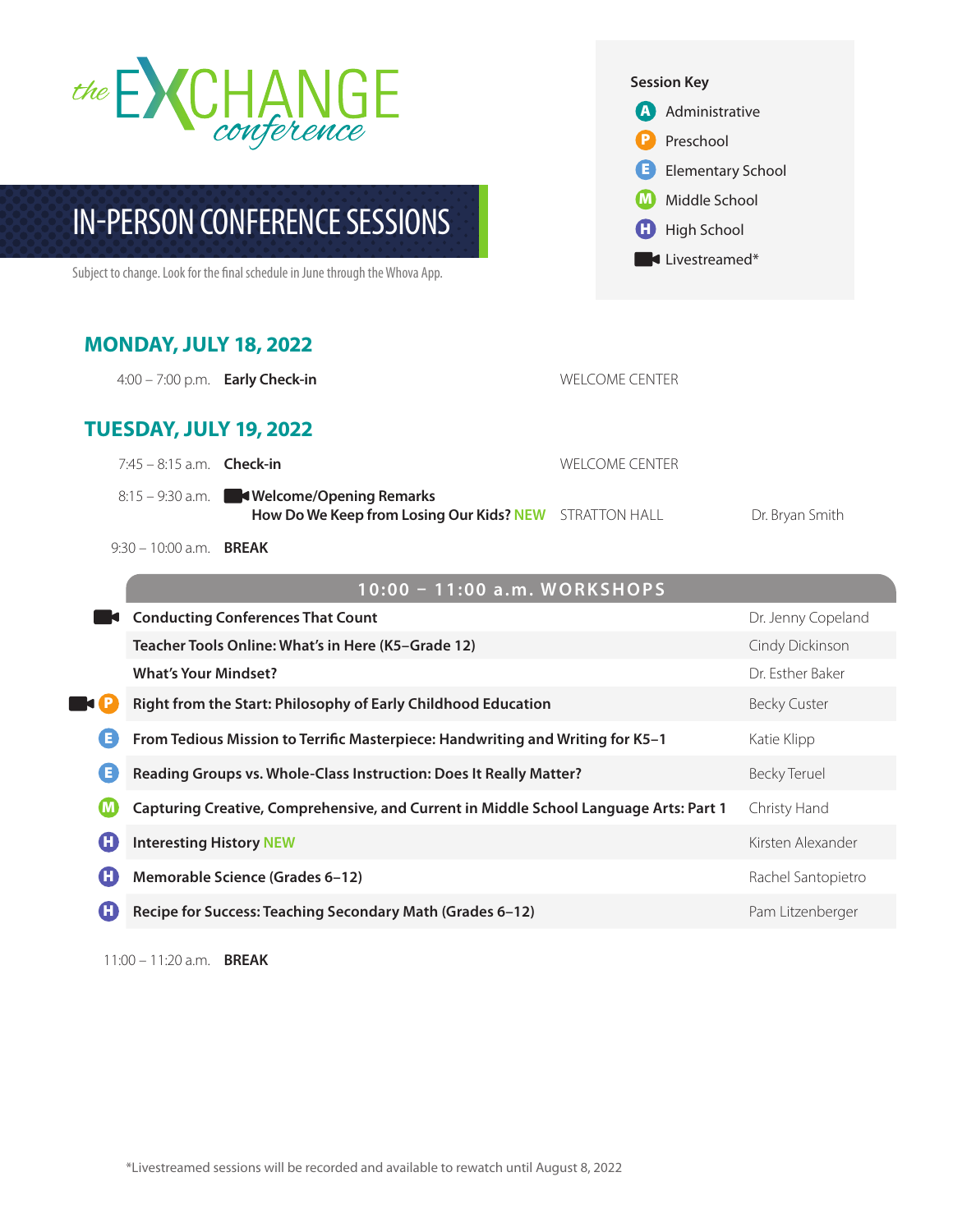|                         |                                                                                                     | 11:20 a.m. - 12:20 p.m. WORKSHOPS |                     |
|-------------------------|-----------------------------------------------------------------------------------------------------|-----------------------------------|---------------------|
|                         | <b>Accommodation or Modification?</b>                                                               |                                   | Dr. Esther Baker    |
|                         | Why Curriculum Mapping Is Critical to School Culture NEW                                            |                                   | Michael Arnold      |
| A                       | How to Lead Through a Major Change NEW                                                              |                                   | Dr. Jeff Heath      |
|                         | Watch Me Grow! Understanding and Cultivating Preschoolers' Developmental Skills                     |                                   | <b>Becky Custer</b> |
| Е                       | Going Beyond the Basic Colors: Reading for K5-1                                                     |                                   | Katie Klipp         |
| E                       | <b>Reading: The Final Grade</b>                                                                     |                                   | <b>Becky Teruel</b> |
|                         | Capturing Creative, Comprehensive, and Current in Middle School Language Arts: Part 2               |                                   | Christy Hand        |
| $\overline{\mathbf{M}}$ | <b>Teaching Middle School Math Actively</b>                                                         |                                   | Pam Litzenberger    |
| O                       | Memorable Science and Its Application (Grades 6-12)                                                 |                                   | Rachel Santopietro  |
| GH.                     | <b>Teaching Bible from a Biblical Worldview NEW</b>                                                 |                                   | Dr. Brian Collins   |
|                         |                                                                                                     |                                   |                     |
|                         | 12:20 – 1:30 p.m. <b>LUNCH</b>                                                                      | DINING COMMON                     |                     |
|                         | 1:30 – 2:30 p.m. <b>No. 1 My Path to Grace Relations:</b><br>A Biblical Worldview of Race Relations | STRATTON HALL                     | Dr. A. Charles Ware |

2:30 – 2:50 p.m. **BREAK** 

|          | $2:50 - 3:50$ p.m. WORKSHOPS                                                |                  |
|----------|-----------------------------------------------------------------------------|------------------|
|          | <b>Getting Organized: Strategies for Catching the Details NEW</b>           | Dr. Esther Baker |
|          | New Digital Opportunities for Christian School Teachers with eTextbooks NEW | Milton Ashley    |
|          | <b>Survival Tips for New and Not So New Teachers NEW</b>                    | Pam Litzenberger |
|          | TTO 2.0: What's in Here Now? NEW                                            | Cindy Dickinson  |
|          | When Parents and Teachers Meet: A View from Both Sides of the Desk NEW      | Becky Teruel     |
|          | Why Curriculum Mapping Is Critical to School Culture NEW (Repeat)           | Michael Arnold   |
|          | <b>Bright Ideas! NEW</b>                                                    | Various Speakers |
| Е.       | Cliques, Clowns, Toughies, and Tattletales (K3-Grade 5)                     | Katie Klipp      |
| Œ<br>(M) | The Professional English Juggler (Grades 6-12)                              | Christy Hand     |
| Œ        | Essential Strategies for Success of the Struggling Learner (Grades 5-12)    | Julia Soram      |

3:50 – 4:10 p.m. **BREAK**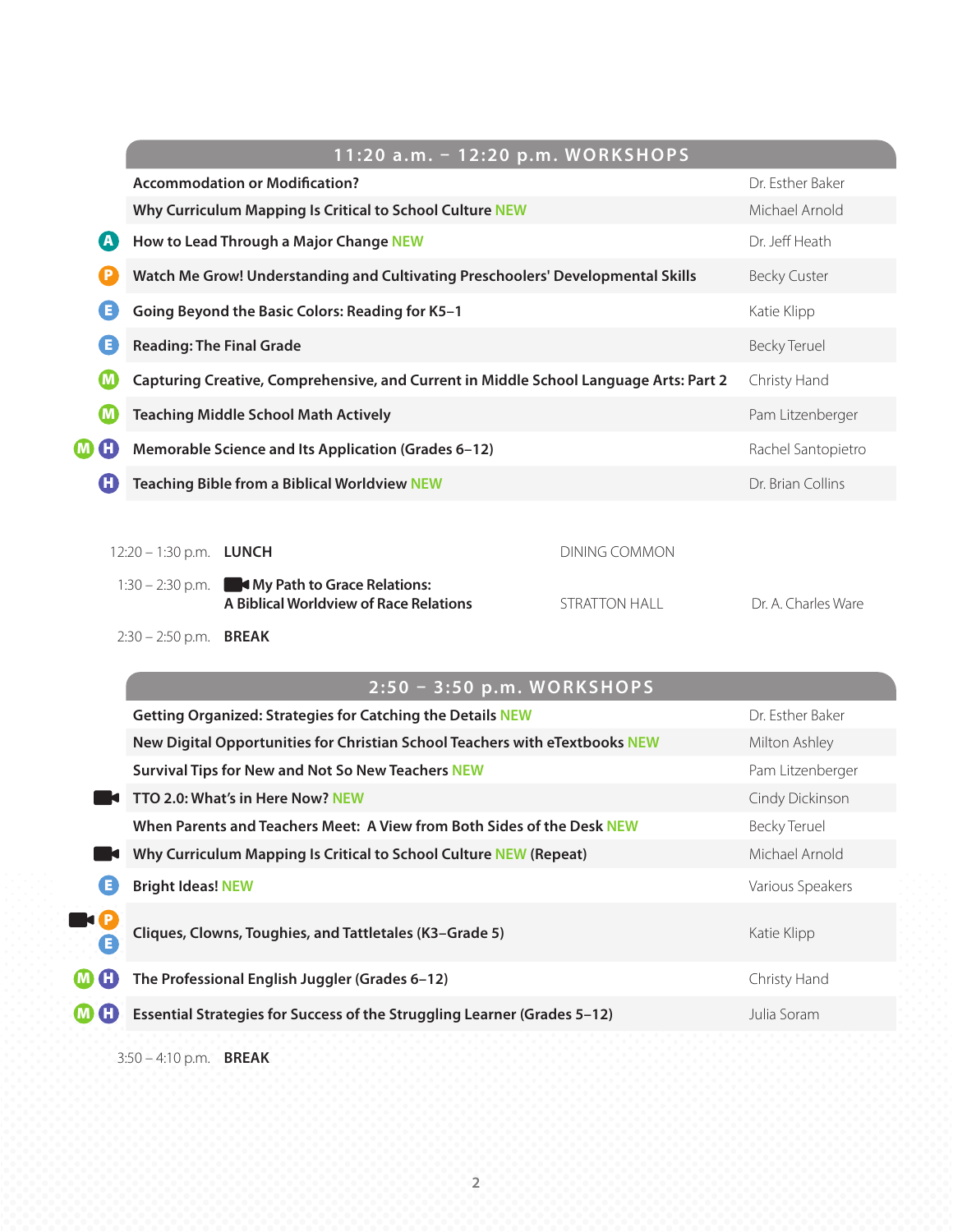|                     | $4:10 - 5:10$ p.m. WORKSHOPS                                                         |                     |
|---------------------|--------------------------------------------------------------------------------------|---------------------|
|                     | A Biblical Worldview of Leadership                                                   | Dr. Renton Rathbun  |
|                     | New Digital Opportunities for Christian School Teachers with eTextbooks NEW (Repeat) | Milton Ashley       |
|                     | <b>Super Tech Superpowers NEW</b>                                                    | Cindy Dickinson     |
| ( A                 | How to Lead Through a Major Change NEW (Repeat)                                      | Dr. Jeff Heath      |
|                     | <b>Bright Ideas! NEW (Repeat)</b>                                                    | Various             |
| E<br>P)             | Extra! Extra! They DON'T Read All About It! (K3-Grade 5)                             | Katie Klipp         |
| I JE                | Reading Groups vs. Whole-Class Instruction: Does It Really Matter? (repeat)          | <b>Becky Teruel</b> |
| M                   | Surviving the Middle School: Tips for Parents, Teachers, and Students                | Christy Hand        |
| $\blacksquare$<br>Œ | Essential Strategies for Success of the Struggling Learner (Grades 5-12) (repeat)    | Julia Soram         |

## **WEDNESDAY, JULY 20, 2022**

| $8:15 - 9:30$ a.m. | Announcements and Opening Remarks                        |                 |
|--------------------|----------------------------------------------------------|-----------------|
|                    | Help! My Students Are Really Confused! NEW STRATTON HALL | Dr. Bryan Smith |
|                    |                                                          |                 |

9:30 – 10:00 a.m. **BREAK**

|   | 10:00 - 11:00 a.m. WORKSHOPS                                                                   |                     |
|---|------------------------------------------------------------------------------------------------|---------------------|
|   | <b>Give Backstage Prep a Break NEW</b>                                                         | Dr. Jenny Copeland  |
|   | Highly Explosive! Handle with Care: How the Bible Can Impact the Classroom (K3-K5)             | <b>Becky Custer</b> |
| Œ | From Less to Best—Making Bible Class Come Alive with Understanding and Creative<br>Interaction | Katie Klipp         |
| E | Helping Young Scientists Discover God's World (K5-Grade 6)                                     | Marnie Batterman    |
|   | <b>Phonics: The Whys and Hows</b>                                                              | Becky Teruel        |
| E | The Cat in the Hat and Other Musical Ideas for the Elementary Classroom NEW                    | Joanie Pegram       |
|   | Yes! You Can M.A.T.H. NEW                                                                      | Cindy Dickinson     |
| Œ | Helping Students Develop Strong Writing Skills: Part I (Grades 9-12)                           | JR Remelgado        |
|   |                                                                                                |                     |

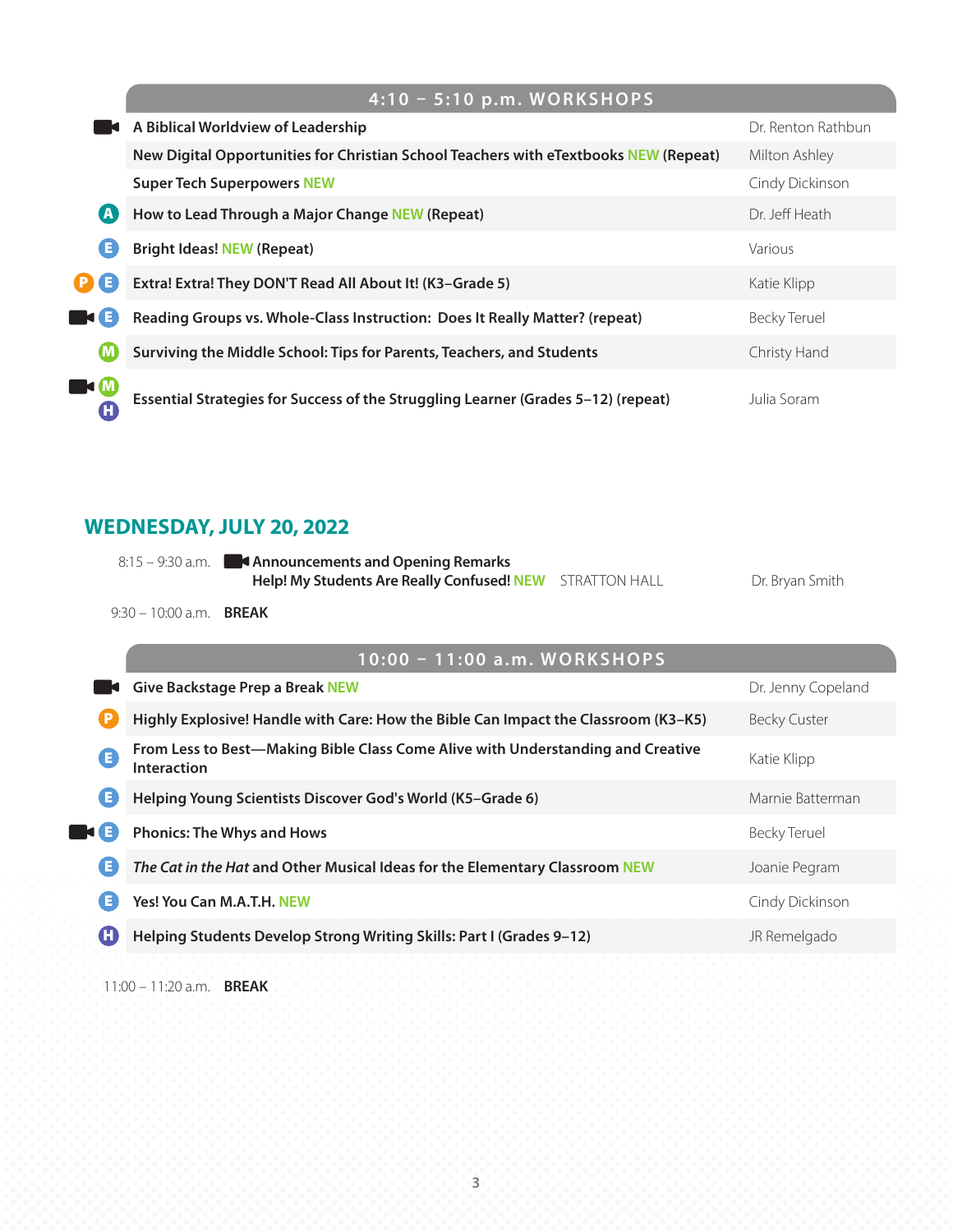## **11:20 a.m. – 12:20 p.m. WORKSHOPS**

|   | <b>Bonus Level Unlocked NEW</b>                                                      |                      | Rachel Santopietro  |
|---|--------------------------------------------------------------------------------------|----------------------|---------------------|
|   | Have You Thought of This? Thinking Through Safety Daily                              |                      | Dr. Jenny Copeland  |
|   | <b>Simple STEM for Busy Teachers NEW</b>                                             |                      | Dr. Brad Batdorf    |
| G | Focus on Fives for a Strong Foundation (K5)                                          |                      | <b>Becky Custer</b> |
| G | Logical, Practical, and VIBRANT: Spelling for Lower Elementary                       |                      | Katie Klipp         |
| G | Making the Most of Your Math Manipulatives (K5-Grade 5)                              |                      | Cindy Dickinson     |
| O | The Cat in the Hat and Other Musical Ideas for the Elementary Classroom NEW (Repeat) |                      | Joanie Pegram       |
| Œ | Helping Students Develop Strong Writing Skills: Part II (Grades 9-12)                |                      | JR Remelgado        |
| Œ | <b>Overcoming Math Anxiety</b>                                                       |                      | Pam Litzenberger    |
| G | Helping Young Historians See God's Story throughout History (K5-Grade 6)             |                      | Marnie Batterman    |
|   |                                                                                      |                      |                     |
|   | $12:20 - 1:30$ p.m.<br><b>LUNCH</b>                                                  | <b>DINING COMMON</b> |                     |
|   | <b>Color Me Love</b><br>1:30 – 2:30 p.m. $\blacksquare$                              | <b>STRATTON HALL</b> | Dr. A. Charles Ware |

2:30 – 2:50 p.m. **BREAK**

## **2:50 – 3:50 p.m. WORKSHOPS**

|             | Learning Issues in the Christian School, Part 1 NEW                           | Christina Miller     |
|-------------|-------------------------------------------------------------------------------|----------------------|
|             | LGBTQ+ Ideology: What Your Students Are Facing and How to Respond NEW         | Dr. Renton Rathbun   |
|             | <b>Simple STEM for Busy Teachers NEW (Repeat)</b>                             | Dr. Brad Batdorf     |
|             | <b>The Visual Classroom NEW</b>                                               | Rachel Santopietro   |
|             | Using ExamView in the Classroom and Remotely                                  | Milton Ashley        |
| A           | The School Leader's Teaching Role NEW                                         | Dr. Brian Carruthers |
| Е           | I Can Do It! Developing a Can-Do Attitude in Struggling Learners (Grades 2-6) | Marnie Batterman     |
| E.          | Systems for All Your Stuff! Organizing Your Classroom and Beyond (Grades 1–6) | Pam Elbell           |
| <b>MAGE</b> | Use All of the Crayons in Your Box: Phonics for K5-1                          | Katie Klipp          |
| E           | <b>Wait! I Teach Art Too? NEW</b>                                             | Sandy Mehus          |

3:50 – 4:10 p.m. **BREAK**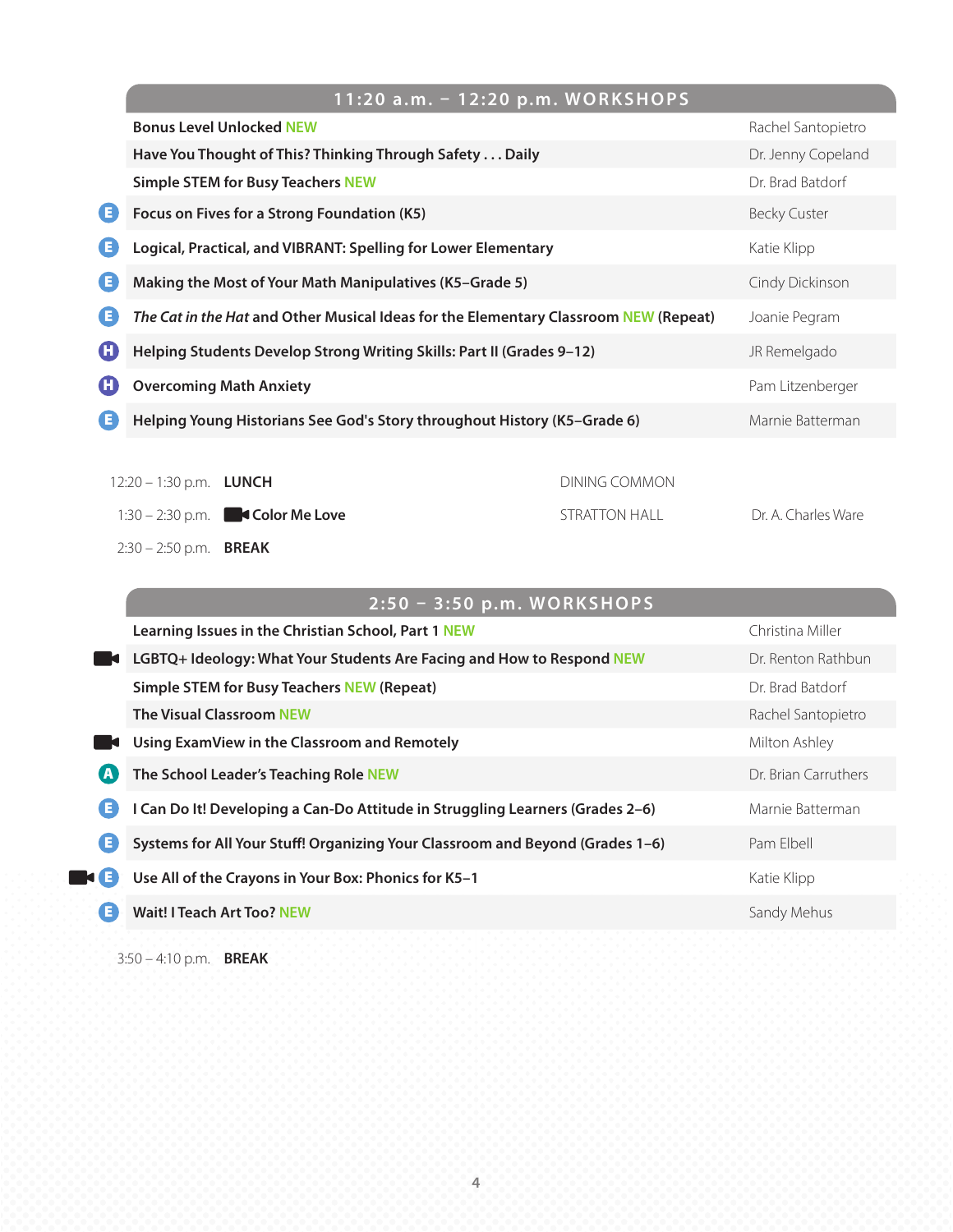|     | 4:10 - 5:10 p.m. WORKSHOPS                                                                                     |                     |
|-----|----------------------------------------------------------------------------------------------------------------|---------------------|
|     | Learning Issues in the Christian School, Part 2 NEW                                                            | Christina Miller    |
|     | <b>Making Sense of Standardized Test Scores NEW</b>                                                            | Dr. Brad Batdorf    |
|     | The Visual Classroom NEW (Repeat)                                                                              | Rachel Santopietro  |
|     | Seeing the Big Picture with Footsteps for Fours                                                                | <b>Becky Custer</b> |
|     | <b>Communicating to Motivate Students: Bring Out the Best Behavior in Your Students</b>                        | Pam Elbell          |
| G   | From Less to Best—Making Bible Class Come Alive with Understanding and Creative<br><b>Interaction (Repeat)</b> | Katie Klipp         |
|     | I Can Do It! Developing a Can-Do Attitude in Struggling Learners (Grades 2-6) (Repeat)                         | Marnie Batterman    |
| E   | Wait! I Teach Art Too? NEW (Repeat)                                                                            | Sandy Mehus         |
| Œ   | Doing Biblical Integration in the ELA Classroom NEW                                                            | JR Remelgado        |
| T H | <b>Getting the Most from Your Teacher Editions NEW</b>                                                         | Pam Litzenberger    |

#### **THURSDAY, JULY 21, 2022**

|            | 8:00 - 9:00 a.m. WORKSHOPS                                                             |                      |
|------------|----------------------------------------------------------------------------------------|----------------------|
|            | Survival Tips for New and Not So New Teachers NEW (Repeat)                             | Pam Litzenberger     |
|            | <b>Reclaiming Lost Instructional Time: Working on Your Classroom Transitions</b>       | Dr. Brian Carruthers |
|            | Music and Puppets—Supplemental Teaching Tools to Enhance and Stimulate Learning        | Becky Custer         |
| E          | Helping Young Scientists Discover God's World (K5-Grade 6) (Repeat)                    | Marnie Batterman     |
| E          | Integrating a Foreign Language in Classroom Instruction                                | Ann Carruthers       |
| B          | Language Arts Beyond Reading: A Look at Grammar, Writing, and Spelling (Grades 2-5)    | Becky Teruel         |
| <b>EKE</b> | Making the Most of Your Math Manipulatives (K5-Grade 5) (Repeat)                       | Cindy Dickinson      |
| <b>ME</b>  | Systems for All Your Stuff! Organizing Your Classroom and Beyond (Grades 1-6) (Repeat) | Pam Elbell           |
| <b>MIH</b> | Helping Students Fall in Love with Literature: Part I (Grades 6-12)                    | JR Remelgado         |
| Œ          | <b>Interesting History NEW (Repeat)</b>                                                | Kirsten Alexander    |

9:00 – 9:20 a.m. **BREAK**